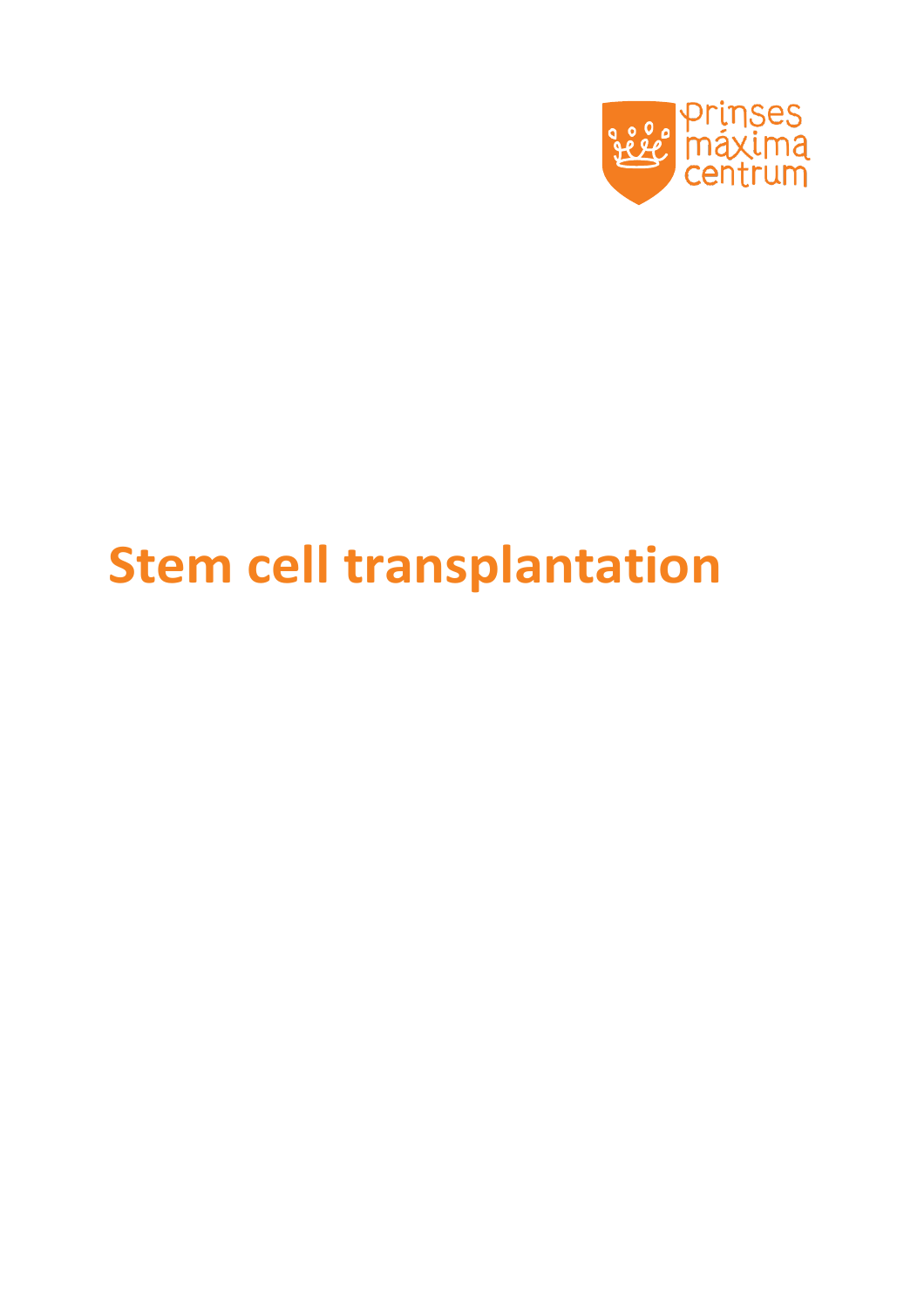## **Rules during admission for stem cell transplantation**

| <b>Hygiene</b>                                 |                                                                                                                                                                                                                                                                                                                 |
|------------------------------------------------|-----------------------------------------------------------------------------------------------------------------------------------------------------------------------------------------------------------------------------------------------------------------------------------------------------------------|
| Clothing                                       | Put clean clothes on your child every day.<br>Wash clothes after wearing them once.<br>Wear clean clothes yourself.<br>This also applies to visitors.                                                                                                                                                           |
| Soft toys                                      | Wash soft toys every week at 40 degrees.<br>You can heat the cuddle heat pack wrapped in a pillowcase in the microwave.                                                                                                                                                                                         |
| <b>Jewelry</b>                                 | Do not wear rings, bracelets or watches.                                                                                                                                                                                                                                                                        |
| Face mask                                      | You may remove your mask when you are more than 1.5 meters away from<br>your child. Your child does not need to wear a face mask on the balcony if they keep<br>1.5 meters away from the person they are on the balcony with. If you sleep 1.5 meters<br>away from your child, you can take off your face mask. |
| Toothbrush                                     | Replace your child's toothbrush every month.                                                                                                                                                                                                                                                                    |
| <b>Nutrition</b>                               |                                                                                                                                                                                                                                                                                                                 |
| Meat and fish                                  | NO meat, fish, and cold cuts that are completely or partially raw, such as<br>roast beef, fricandeau, rolled meat, filet americain (seasoned raw minced<br>steak), raw beef sausage, saveloy, chorizo, salami, pâté, liver sausage,<br>and dry sausage                                                          |
| Cheese                                         | NO raw milk cheese and mold cheese                                                                                                                                                                                                                                                                              |
| <b>Milk Products</b>                           | NO unpasteurized milk from the farmer, ice cream from the ice cream<br>shop, milkshakes and probiotics and prebiotics such as Vifit and Yakult                                                                                                                                                                  |
| Egg<br>Fruits and vegetables<br>Raw vegetables | NO raw or soft-boiled egg<br>ONLY clean, undamaged fruits and vegetables<br>Maximum shelf life of 24 hours at 4 degrees from the time of cutting                                                                                                                                                                |
| Peanuts and nuts                               | NO fresh nuts. Roasted, shelled nuts are allowed. Raisins<br>NO raisins. Currant bun/bread is allowed.                                                                                                                                                                                                          |
| Honey                                          | NO honey                                                                                                                                                                                                                                                                                                        |
| <b>Shelf life</b>                              |                                                                                                                                                                                                                                                                                                                 |
| Fresh                                          | Buy fresh produce and watch the use-by dates. Storage<br>Products will keep outside the refrigerator for up to 2 hours.<br>Consume hot meals and snacks within 2 hours.<br>Refrigerated fruit juice and dairy products keep for up to 3 days after opening.                                                     |
| Food from home                                 | Cool or freeze immediately after cooking.<br>After cooling, eat the same day.<br>Frozen shelf life up to 2 months DO NOT reheat more than once.                                                                                                                                                                 |